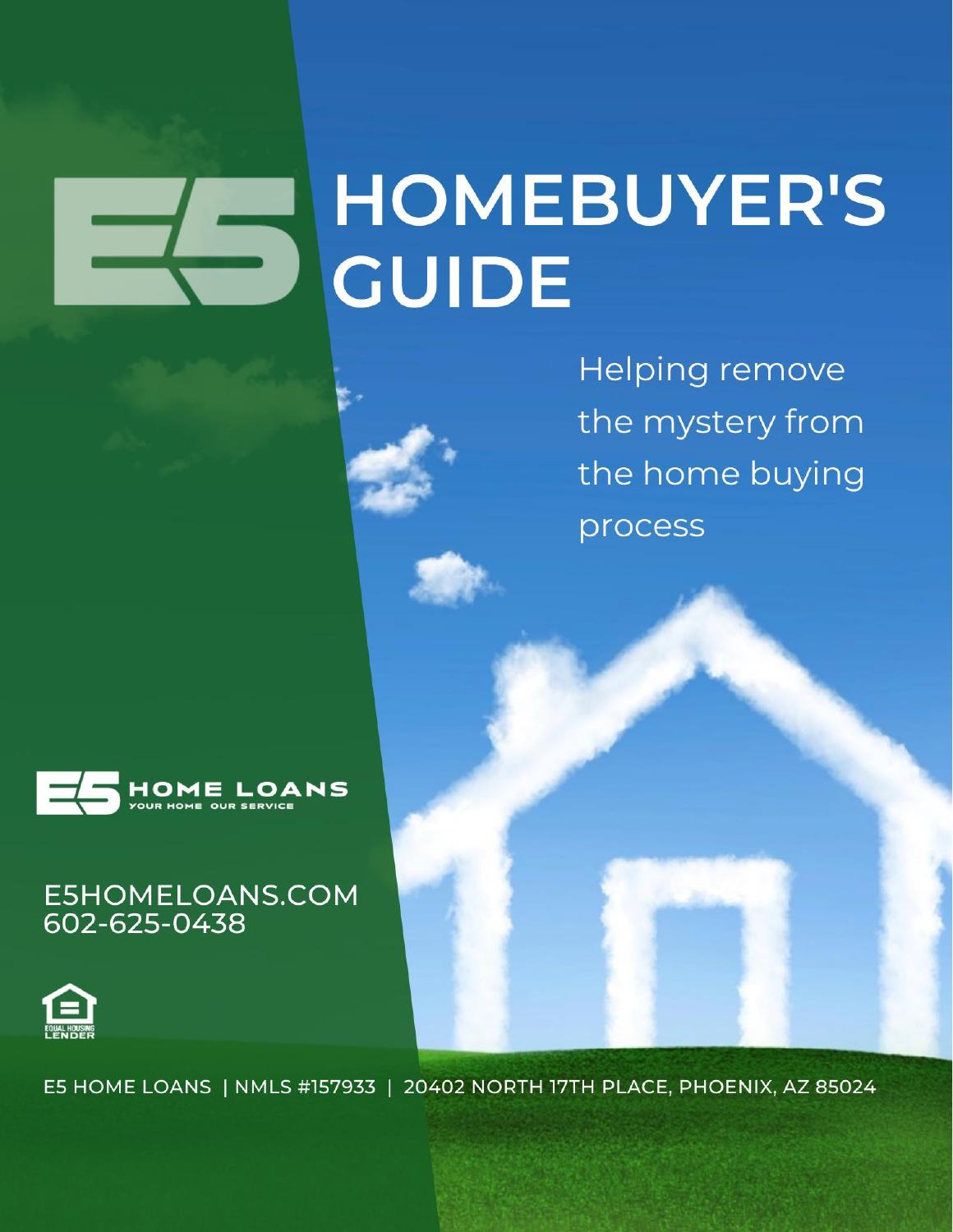

## Contents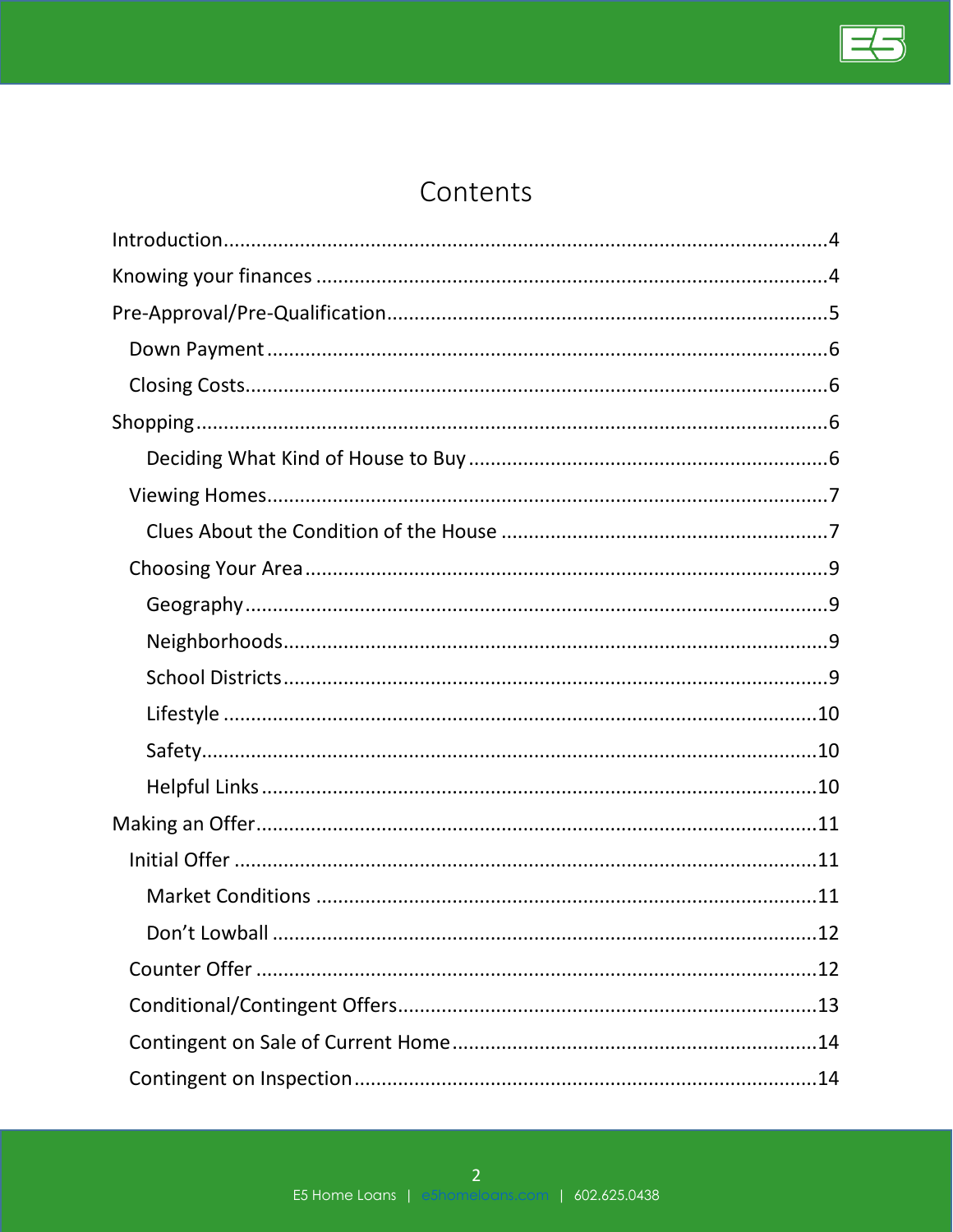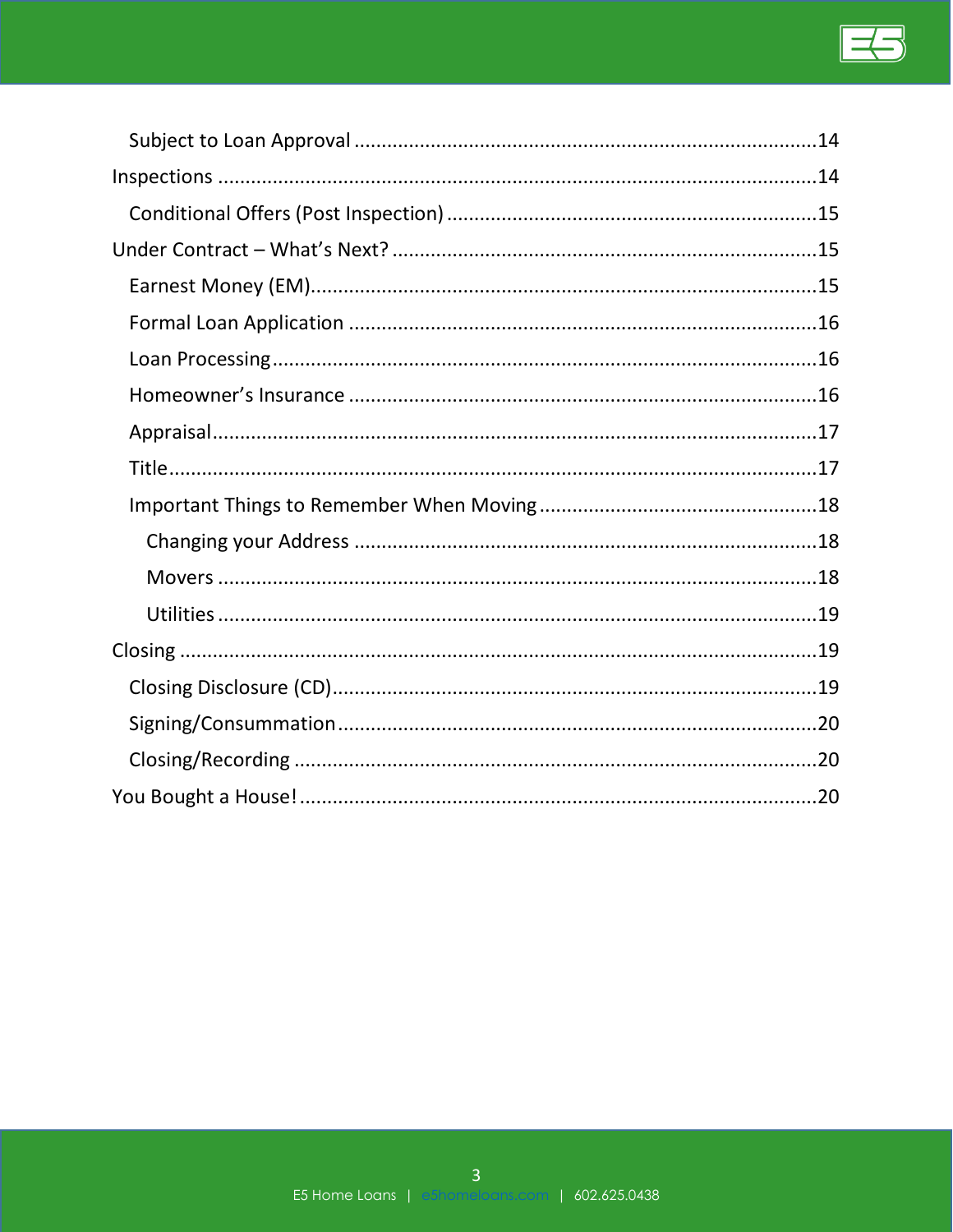

## Introduction

<span id="page-3-0"></span>Buying a home is a big and exciting decision. For most people it will be the biggest purchase they ever make. The process is complex and can be long and frustrating if you are not prepared. This document will go over the basic steps of buying a home, and provide tips and tricks to make your home buying process as smooth as possible.

## <span id="page-3-1"></span>Knowing your finances

When setting out to buy a house, whether it is your first home or your tenth, one of the most important steps is setting your budget and getting pre-approved for a mortgage.

Figure out your finances and determine what you can comfortably afford each month. When creating your budget, you will need take into account your mortgage payment, property taxes, homeowner's insurance, and mortgage insurance. You should also keep in mind any homeowner's association (HOA) fees that you might have to pay. Not all homes have homeowner's associations, so HOA fees do not apply to all properties.

There are many costs associated with buying a home that most people forget to consider. When you move, your utility payment may change depending on where you live and the size of your new home. Your commute can also change, so you want to anticipate those changes and factor them into your budget. Possible upgrades, repairs and maintenance should be taken into account in your budget as well.

There are some things you can do or that you should know before you contact a lender to make your prequalification process as smooth as possible:

- **Save money.** The lender may need to see that you have money in your account(s) and a record of saving money. Even if you are planning on using a loan program with no down payment, lenders sometimes require that you have reserves in the bank in case of an emergency. Money for a down payment needs to be *seasoned* – in an account for at least the most recent 60 days, or *sourced* – specific documentation showing where the money came from. Gifts are allowed for down payments and closing costs, but they will not count as reserves. *Cash and most loans are not allowed to be used for down payments and reserves.* These restrictions should be discussed with your lender if they apply to your situation.
- **Have a good work or income history.** You also need to have record of stable employment or income. Your lender must be able to prove that you have a steady source of income to pay for the loan long term. Most lenders look for at least a two-year history, but not necessarily with the same company. There are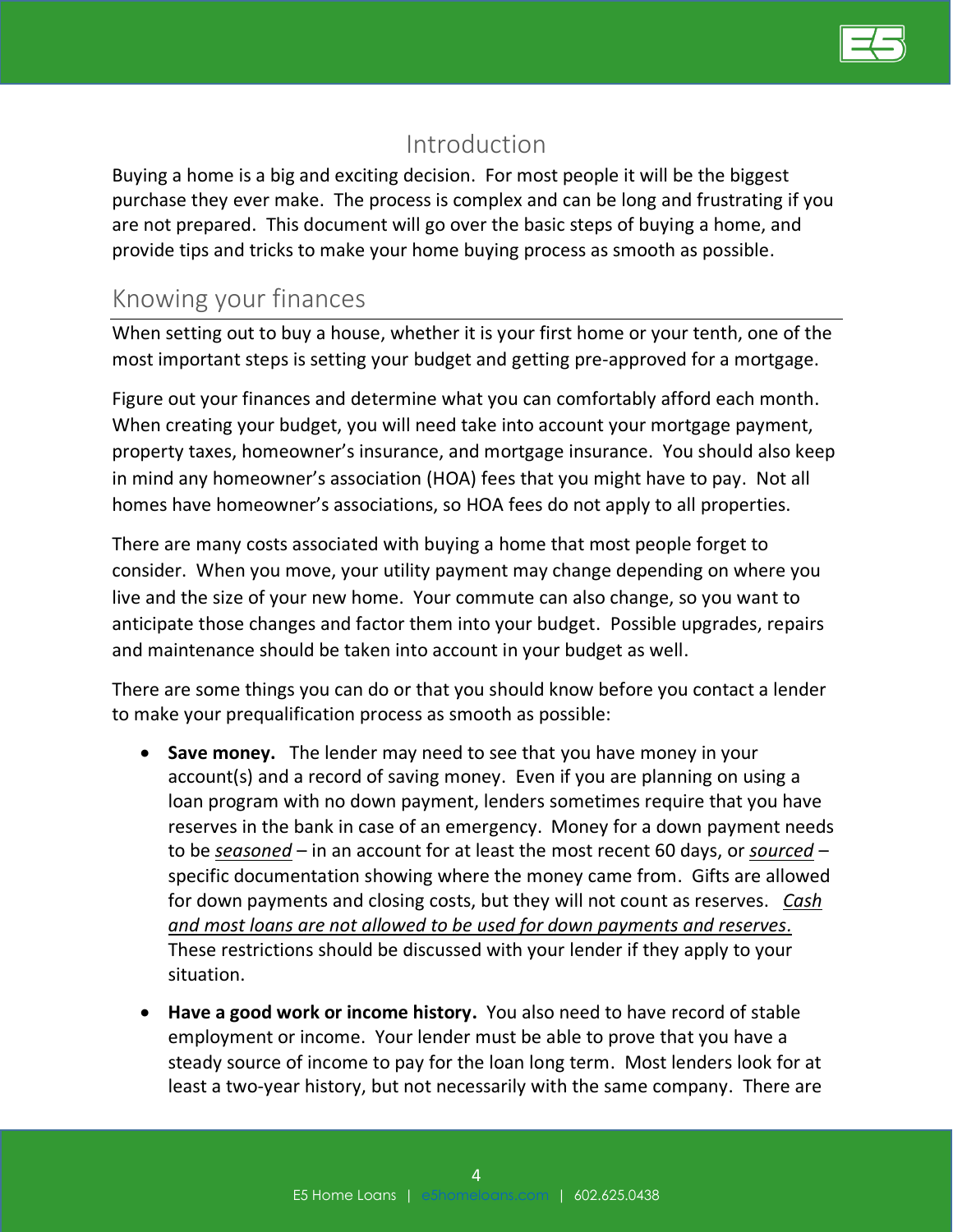

exceptions for former students who received specific training or education for a new job with less than two years of history. For those who are part-time, selfemployed, paid commission, or receive overtime or bonus income, there are firm restrictions for using this type of income, so it is important to discuss this with your lender if you are factoring this income into your budget. All income must have a provable or reasonable expectation to continue for at least three years after a loan closes.

• **Know your credit history.** You also should know your credit score. The number one thing that hinders prequalification for a mortgage is a bad credit score. If you are thinking of purchasing a house, find out what your credit score is and if there are any immediate actions you can take to improve it like removing erroneous information or paying down balances on credit cards. Also be prepared to furnish documentation for former bad debts, bankruptcies, short sales, foreclosures, judgments, etc. The lender may ask for a written explanation of what lead to the former issues on your credit report.

## <span id="page-4-0"></span>Pre-Approval/Pre-Qualification

A prequalification letter is one of the most important documents you need when shopping for a home. Some real estate agents will not even show you houses without one. Prequalification can be simple, but it can also be a very involved process. It can take a day or a couple of months, depending on your financial situation. Your lender will ask you to gather documents required to offer you a loan, and they will review your credit report.

Some of the most commonly requested documents are:

- Copy of driver's license or other acceptable photo ID
- Most recent paycheck stubs covering the past 30 days
- Most recent two years' W2s
- Most recent two years' 1099s
- Most recent two years' personal, federal tax returns (Form 1040) and all schedules & forms
- Most recent two months or quarterly statements of all accounts including checking, savings, stocks, IRAs, 401Ks, etc.
- Benefit/Award letter for pensions, Social Security, disability, etc.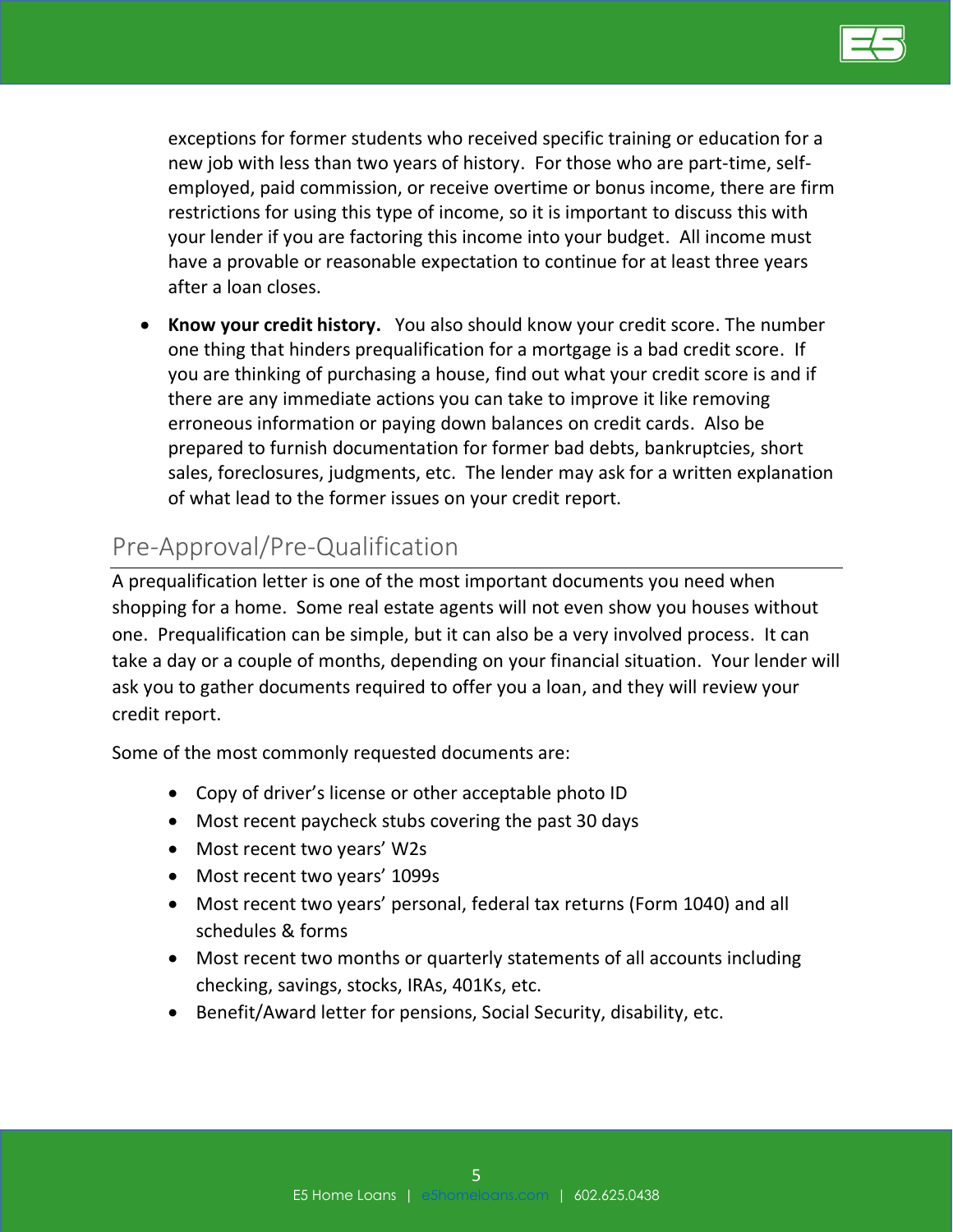

Once your loan officer has reviewed all of your information, they will put together a prequalification letter, letting you and your real estate agent know how much you are qualified for to spend on a home. Being prequalified for a home does not guarantee you a loan. It just means that you meet the qualifications for a loan and pending review by an underwriter, a formal approval will follow.

#### <span id="page-5-0"></span>Down Payment

The down payment on a house is the amount of equity you, as the buyer, initially put into the house. Most loan programs require some form of down payment, but there are some that do offer 0% down payment. The down payment can come from your own account, funds from the sale of your current home, or a "gift", which are funds given to you from an outside source. There are other sources where your down payment can come from as well, but it is best to discuss these with a licensed loan originator. Cash on hand is usually not an acceptable source. Money must be either sourced or seasoned. The average down payment is usually 10% of the purchase price, but it can range from 0% to 20% or higher.

#### <span id="page-5-1"></span>Closing Costs

In order to close on a home, any fees that are associated with the purchase must be paid. These are called closing costs. Closing costs can vary widely depending on the lender, loan program, interest rate, state, etc., but they usually include fees from the mortgage lender, appraisal fees, title company fees, taxes and homeowner's insurance, and recording fees. The party responsible for closing costs can be negotiated in the offer, but it is important to be aware of them when going into negotiations with a seller.

For more information on closing costs, see [Closing](#page-18-1)

## <span id="page-5-2"></span>Shopping

This is the fun part where you and your real estate agent will look at homes. It is easy to get overwhelmed during this part of the process, so there are a few things you can do to make the process easier.

#### <span id="page-5-3"></span>Deciding What Kind of House to Buy

The first step when shopping for homes is to determine what kind of house you are looking to buy. The three main types of homes are: condominiums, townhouses, and detached homes. Each category offers a different experience, and which one you choose comes down to personal preference. Condos have an apartment like feel and are a great option for those that do not want to maintain a yard or large house.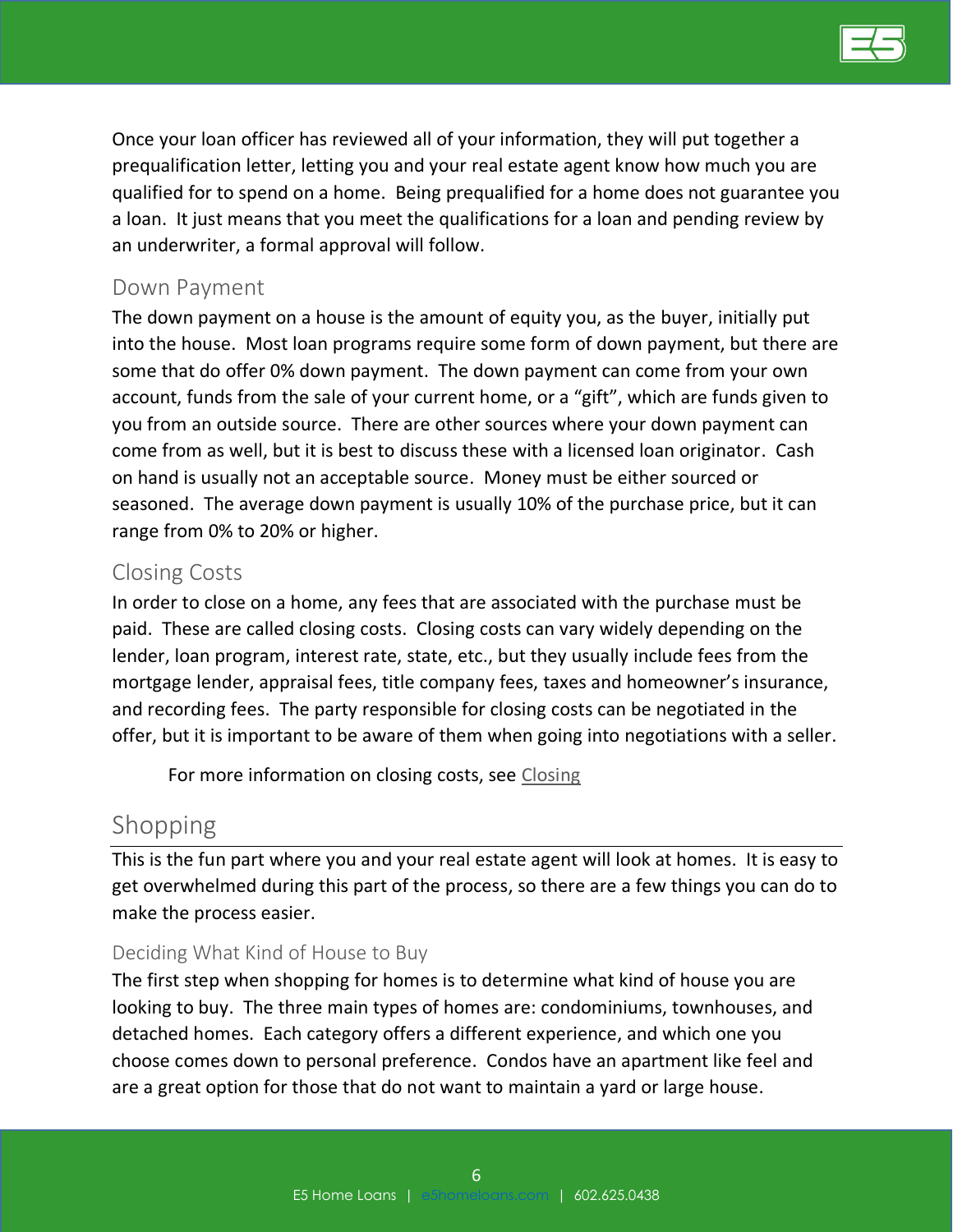

Attached homes also known as townhouses offer a little more privacy and space while still being relatively easy to maintain. Detached homes offer the most privacy and space but are usually the most expensive option and require the most maintenance.

You will also need to determine what size of home you want to buy. Determine how many bedrooms and bathrooms you will need to live comfortably. Remember to plan for the future. Are you planning on having kids? Will you need a home office? All of these affect the size of the home you will buy.

#### <span id="page-6-0"></span>Viewing Homes

Once you start looking at many houses, it can be easy for them to blend together. Start by creating a list of things you must have, what you can compromise on, and what you would like but is not necessary in the house you buy. When you visit each house make note of what it has, if it doesn't have something you already said you must have, walk away.

At each house you look at, create a list of the things you like and the things you dislike. Write down a "landmark" or a unique feature for each house that you visit that will help you remember it later. This will make it easier to narrow down your choices and remember your favorites and least favorites.

#### <span id="page-6-1"></span>Clues About the Condition of the House

Before you start looking at houses, decide if you are willing to make any major repairs that might be needed, such as structural, roofing, or plumbing. There are things you can pay attention to that clue you into the condition of the house before you even place an offer or get an inspection done. Maintenance issues such as a dirty air intake filter or weeds in the yard can be indicators of a home that has not been well taken care of. If the homeowner didn't keep up with regular upkeep, what else have they neglected?

Keep a keen eye out for the following:

- **A musty smell, water stains, or mold**. These can indicate a leak or water issue in the home. Be sure to ask if this was a problem that was taken care of, or if it is something you will have to deal with.
- **Temperature**. The temperature of the house can be an indicator of other issues with the house. When visiting, make sure the temperature is consistent with the time of year. If you visit in the wintertime, the house should be warm. If you visit in the summertime, the house should be cool. A house that does not have a controlled temperature could have insulation issues, cracks, roof problems, or a malfunctioning heating/cooling system.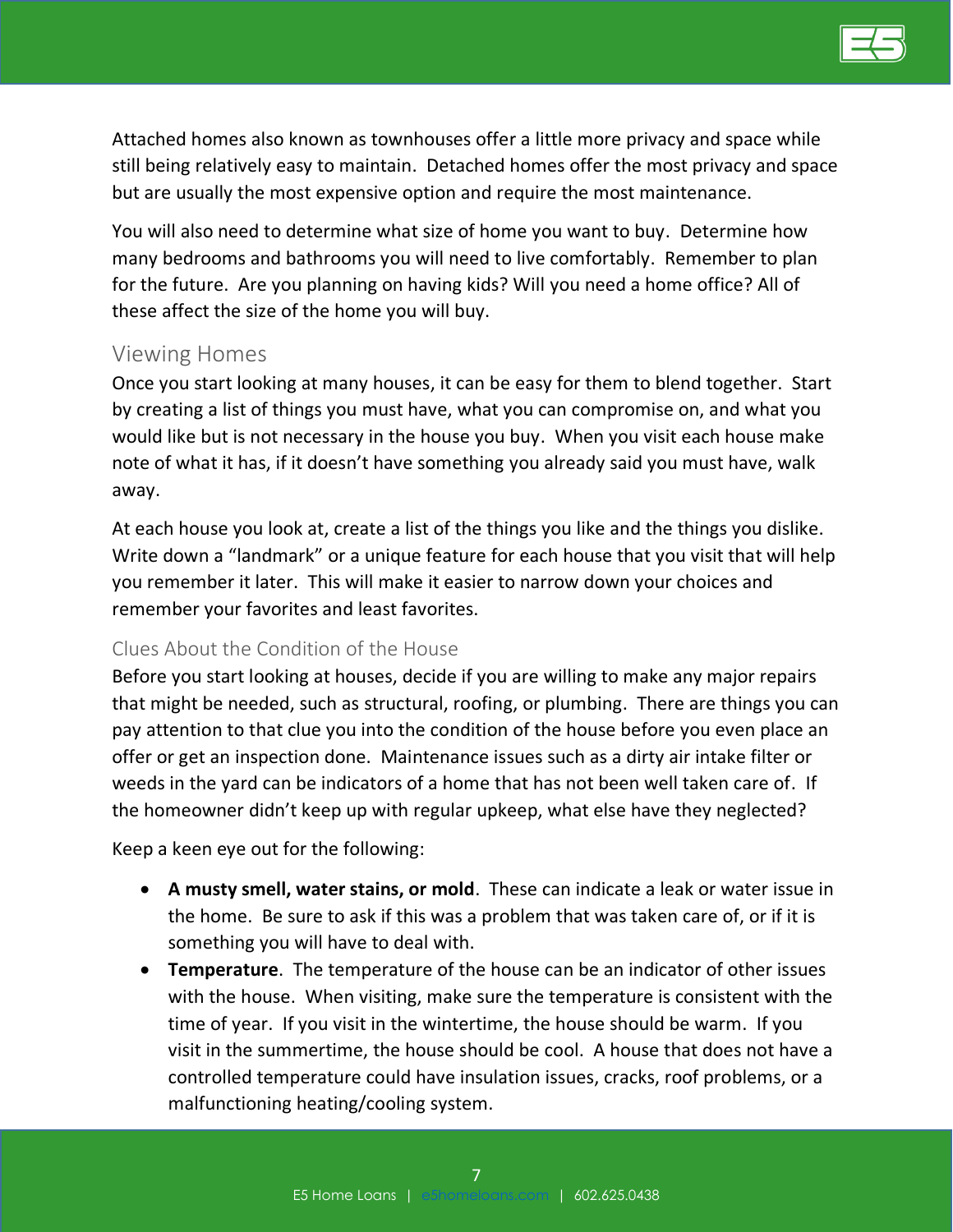

- **The faucets and fixtures.** Make sure all of the faucets and fixtures work and that the water pressure is good.
- **House orientation.** The orientation of the house and its windows can have an effect on your energy bill, daily comfort and the future value of your home. If the house is in an awkward position, the sun can stream through your windows in the morning, or beat down on your main living areas in the afternoon. Make sure you keep this in consideration when you are shopping.
- **Inconsistencies in the drywall.** They could indicate a repair that was done. You will want to find out the cause of this, and request paperwork; or, seek out a professional inspection to make sure it was done properly.
- **The roof and eaves.** A well maintained eave means that the homeowner likely kept up to date with repairs and the house's condition is probably better than other houses. Look for cracked and peeling paint and water stains.
- **The windows.** Do they open and close properly? Do they lock? Is there condensation or chipped paint and caulk? Fixing windows is expensive and often a big project. You want to ensure that the windows are functioning. If they are not, either walk away from the house, or request that the seller repair them, or factor them into the cost of your offer/budget.
- **The flooring.** The flooring can give clues about the structural integrity of the house. Slanted, bowing or soft floor can be caused by structural issues. If you notice any of these things, it is a really good idea to get an inspection done and if you are unwilling to deal with it, just walk away.
- **Older homes.** When viewing older homes, pay close attention to any remodels or repairs that have been made throughout the years. Ensure that they were done properly and that they have not affected the structural integrity of the house.

If you notice any of these things in the houses you look at, make sure you get an inspection done. If there are specific issues you want looked at, get a specialized inspector to look at them and determine if they are safe and up to code. With recent remodels, ask for documentation on the work that has been done. Was it done by a licensed contractor? Was a permit pulled for the work? Did it pass a building inspection? You will also want to ask about any work or appliances that are under warranty. Request any warranty paperwork from the sellers so that if anything under warranty breaks, you can get it replaced or fixed.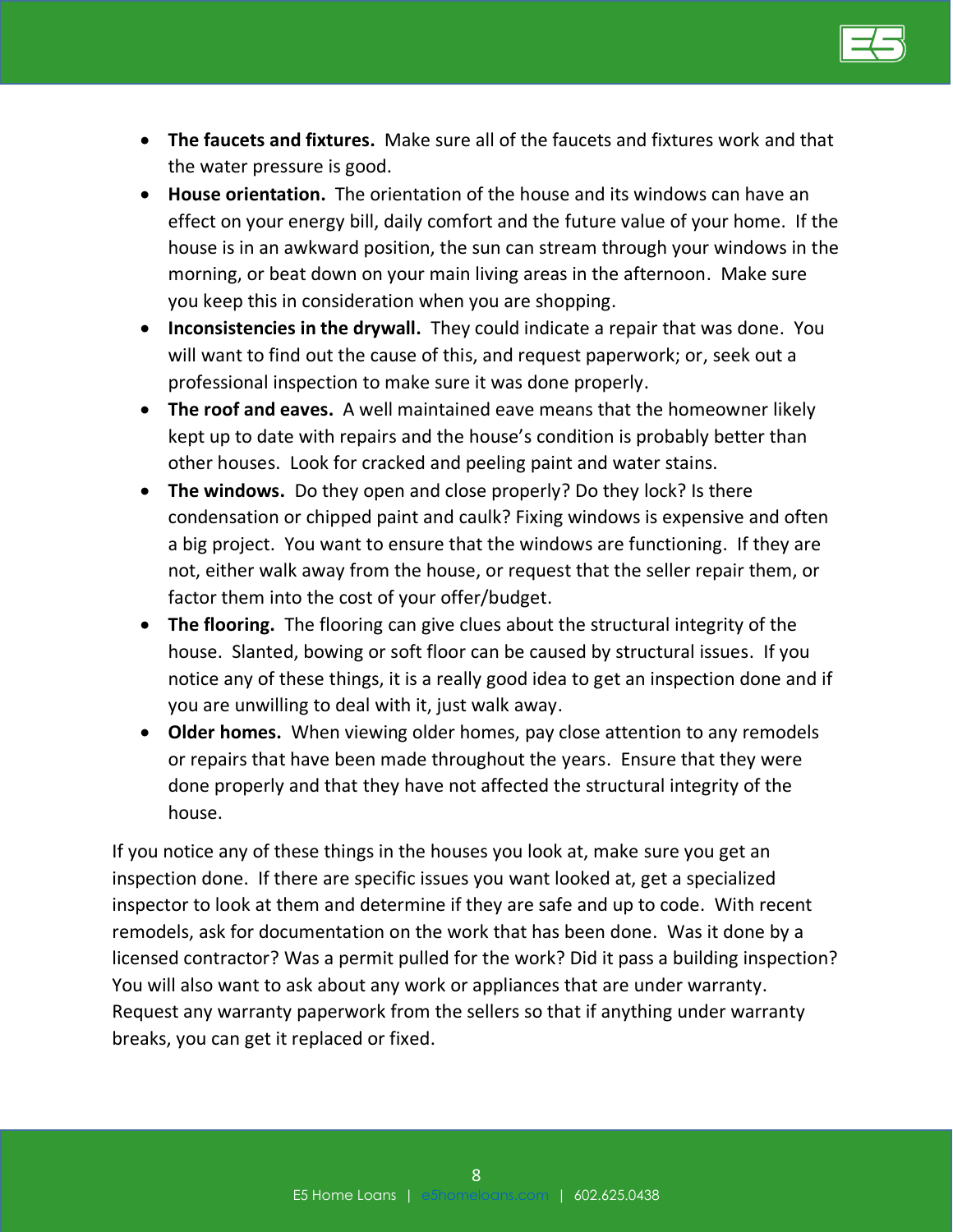

#### <span id="page-8-0"></span>Choosing Your Area

The location of your new home will do just as much if not more for the future value of your investment as the house itself. It will also affect your everyday life. Here are some of the things you should keep in mind when choosing your location.

#### <span id="page-8-1"></span>Geography

There are many aspects to take into consideration when choosing your future location. Geographically, you want to look at factors such as climate, proximity to friends and family, and its potential for your future career opportunities. Once you have an idea of your geographical location, you need to decide whether you want to live in the city, suburbs, or in a rural area. These will determine your lot size, commute, and general peace and quiet.

#### <span id="page-8-2"></span>Neighborhoods

The neighborhood you choose to live in is the most precise aspect of choosing your location. You want to find a neighborhood that offers the type of house you are looking for, and one that will fit with your lifestyle and personality. Research potential neighborhoods. Find out if they look like places that you will enjoy long term. You can also find out statistics on the homes in the neighborhood. See if they are increasing or decreasing in value. You want to invest in a property that will appreciate.

Consider things that are specific to your situation, and remember to keep in mind your future plans. Do you want to live in a family-friendly neighborhood? See how busy the streets are or if there are other families in the area. Visiting a potential neighborhood at different times of the day will also give you a better idea of what it is like.

#### <span id="page-8-3"></span>School Districts

If you have or are planning on having kids, the local school districts may be a big part of your decision. Living in a good school district likely determines your kid's education and your experience as a parent. If you have children who will be riding the school bus, you should also look into where the nearest stop is. See if it is in a location that will work for your family. Even if you don't have kids, it is a good idea to pay attention to the local school districts. Living in a good school district can really maximize your potential resale value in the future.

Another thing to pay attention to is if there are any universities nearby. Homes near universities can have great resale value. Universities also often have academic and sporting events for little or no money that the public can attend. Just be sure to make sure that the house you are purchasing is far enough removed from the campus if you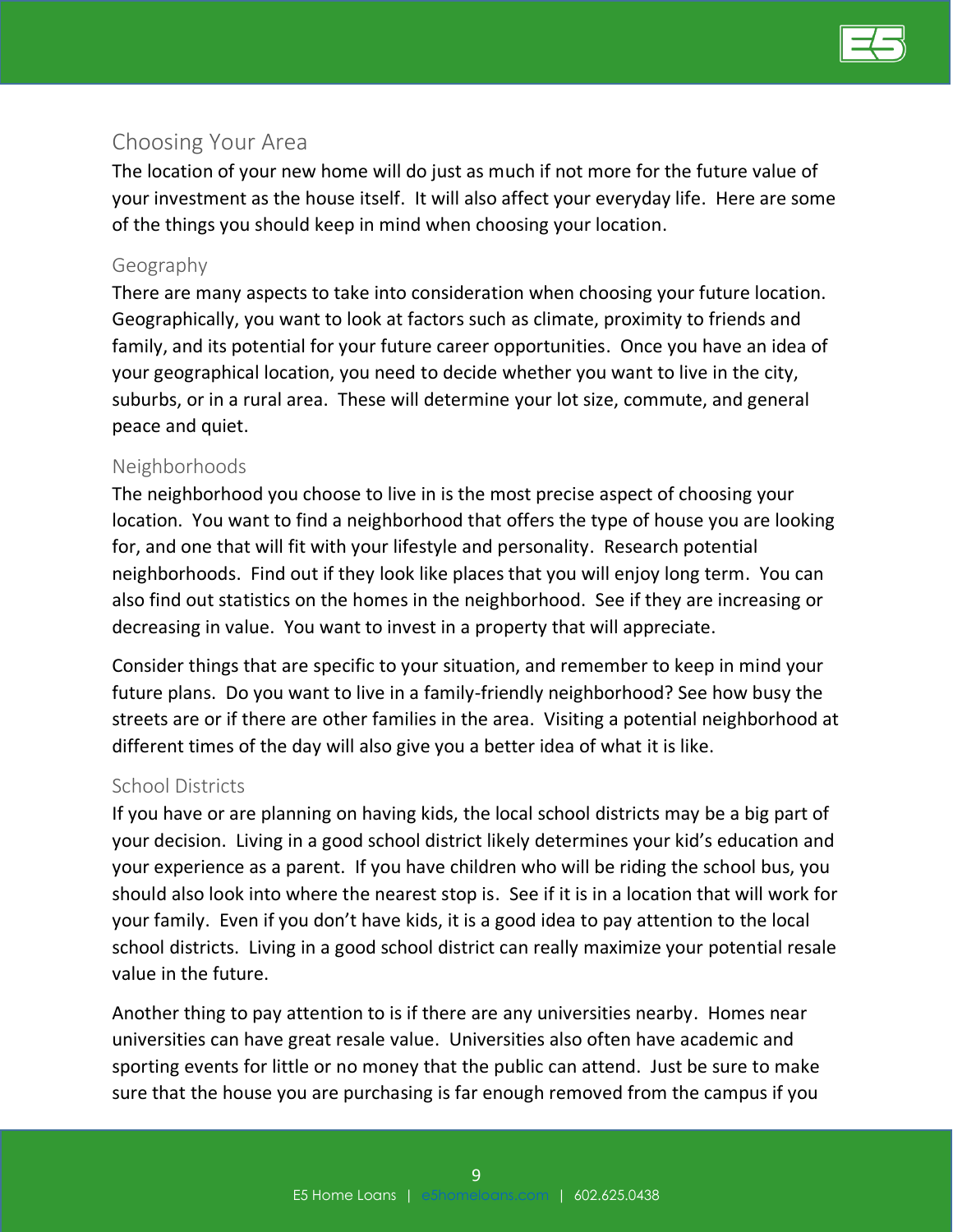

do not want to deal with college students in your neighborhood. Otherwise you may severely narrow your market for resale.

#### <span id="page-9-0"></span>Lifestyle

When choosing your location, consider your lifestyle. What is important to you? Each neighborhood will offer a different experience and it's up to you to choose yours. See what amenities each neighborhood has near it. Consider its proximity to public transportation, libraries, and museums. Find out which neighborhoods will benefit your lifestyle with proximity to leisure activities like parks, pools, sports facilities or walking trails.

#### <span id="page-9-1"></span>Safety

You want to feel safe and secure wherever you live. There any many resources available to help you find out the most about your future location. Online you can find out local crime statistics and if there are any registered sex offenders in the area. You can also research nearby police stations, fire stations, and hospitals.

If you are going to live in an area that is susceptible to flooding or fires, see if the home you are looking at is in a good position. If there is a heavy storm, will your home flood? If there is a fire, how far is the nearest fire hydrant? In case of emergency, are you near hospitals? Things like proximity to fire stations and fire hydrants and susceptibility to flooding may have a big impact on insurance costs and should be factored into your budget.

#### <span id="page-9-2"></span>Helpful Links

- [Find Ratings of Local Schools](http://www.greatschools.org/)
- Find [Boundaries of Local School](http://www.greatschools.org/school-district-boundaries-map/)  **[Districts](http://www.greatschools.org/school-district-boundaries-map/)**
- [Find a List of Local Sex Offenders](http://www.familywatchdog.us/)
- [Find an Interactive Map of Local](https://www.crimereports.com/)  [Crime Reports](https://www.crimereports.com/)
- [Find a List of Local Crime Reports](http://www.mylocalcrime.com/)
- [Find Local Police Stations](http://www.policeone.com/law-enforcement-directory/)
- [Find Local Fire Stations](http://www.firedepartment.net/nearest-fire-department)
- [Find Airports Near You](http://www.ifly.com/airport-search)
- [Interactive Map of Local Airports](http://www.ifly.com/airport-search)
- [List of Major Powerlines](http://www.eia.gov/state/maps.cfm)
- [Find Local Trash and Recycling Sites](http://site.republicservices.com/corporate/localservices/local-waste-services-refuse-services.aspx)
- [Find Local Environmental Hazards](https://ejscreen.epa.gov/mapper/)
- [Find Local Air Quality Map](https://www.epa.gov/outdoor-air-quality-data/interactive-map-air-quality-monitors)
- [Find National and](http://www.discovertheforest.org/?m=1#map) State Parks
- [Find Local Parks](https://mapofplay.kaboom.org/)
- [Find Local Trails and Walking Paths](http://www.traillink.com/)
- [Find Local Pools](http://www.swimmersguide.com/)
- [Find Local Tennis Courts](https://www.usta.com/)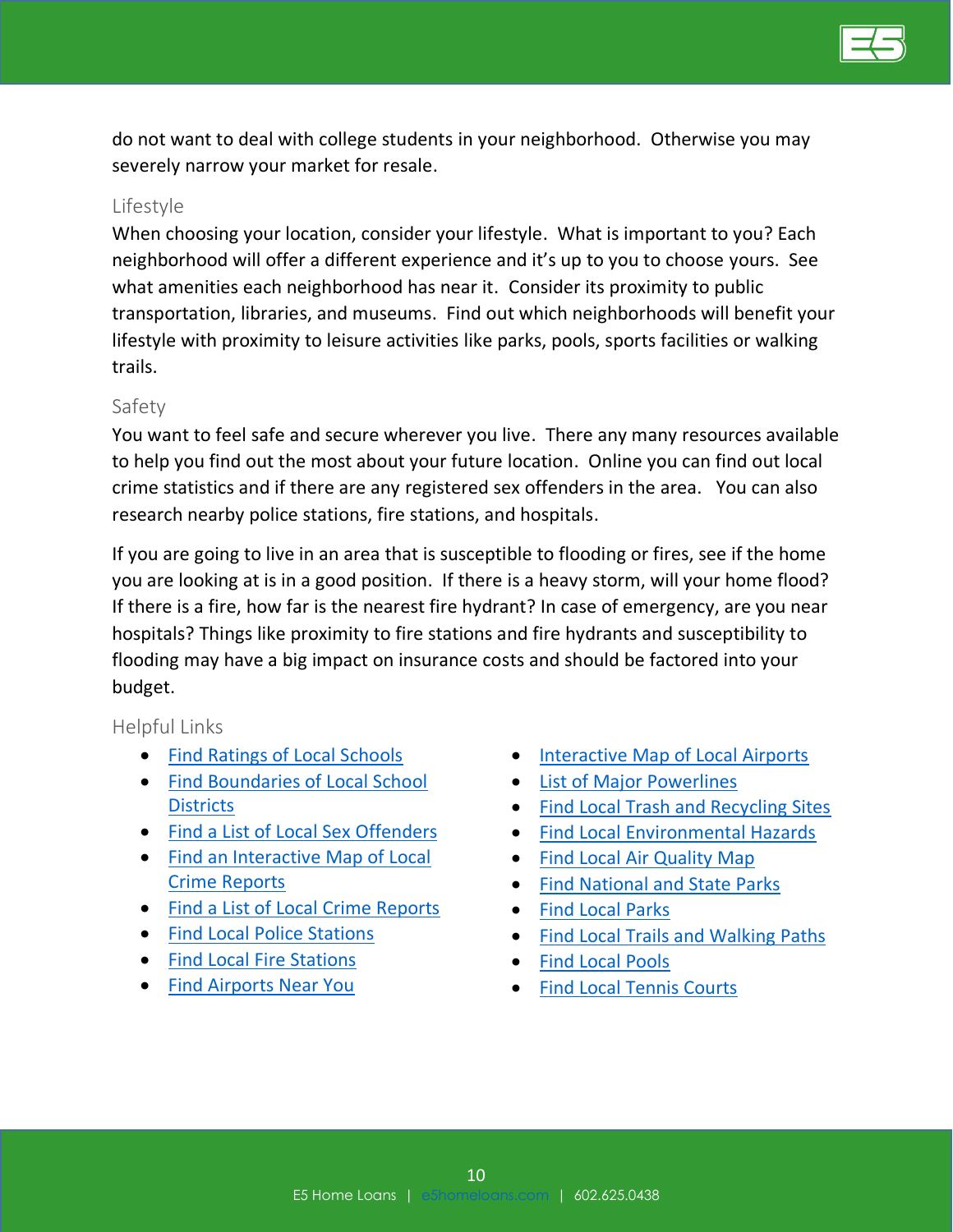

## <span id="page-10-0"></span>Making an Offer

You finally found the perfect home! Now you have to place an offer. Your real estate agent will guide you through this process, but as the buyer you have final say in the offer and negotiations.

## <span id="page-10-1"></span>Initial Offer

Your initial offer is often your first contact with the seller. This is where your prequalification letter comes in handy. It proves to the seller that you are a serious buyer. The letter will state that a licensed lender has reviewed your finances and credit, and barring no major complications, a loan approval will follow, and you can buy their house. The seller decides whether or not they accept your offer, so you want to put your best foot forward when dealing with them. Understand that they have emotions and memories attached to the house, and in a competitive market, politeness can get you a long way with the seller. Also, do not assume if you offer the price that the seller is asking that they will agree. In unbalanced markets, a quick full price offer may make the seller think that they underpriced their home. The seller may look to get more or may even be triggering a bidding war between your offer and other offers.

Work with your real estate agent to create an offer that is fair and reasonable given the market conditions. Before placing your offer, do your research and compare other homes in the area that were recently sold to get an idea of the value of the home. Make sure they are homes that have been sold, rather than the listing prices, as sold prices represent what people actually paid for the houses. You should base your offer on a reasonable value of the home, not its list price.

#### <span id="page-10-2"></span>Market Conditions

Oftentimes, how much you offer will be determined by the market condition. The local market can change from neighborhood to neighborhood. You should discuss with your real estate agent what the local market is like before placing your offer.

As a buyer, you have the most leverage in a buyer's market. A buyer's market is when there are more homes available than people looking. In this situation, the seller will have to meet more of your demands if they want to sell. You are most likely to win concessions in a buyer's market.

Seller's markets can be very competitive. The best strategy in a seller's market is to make your offer as straightforward and attractive as possible. You can also write a cover letter that distinguishes you from the rest of the offers. Often times sellers have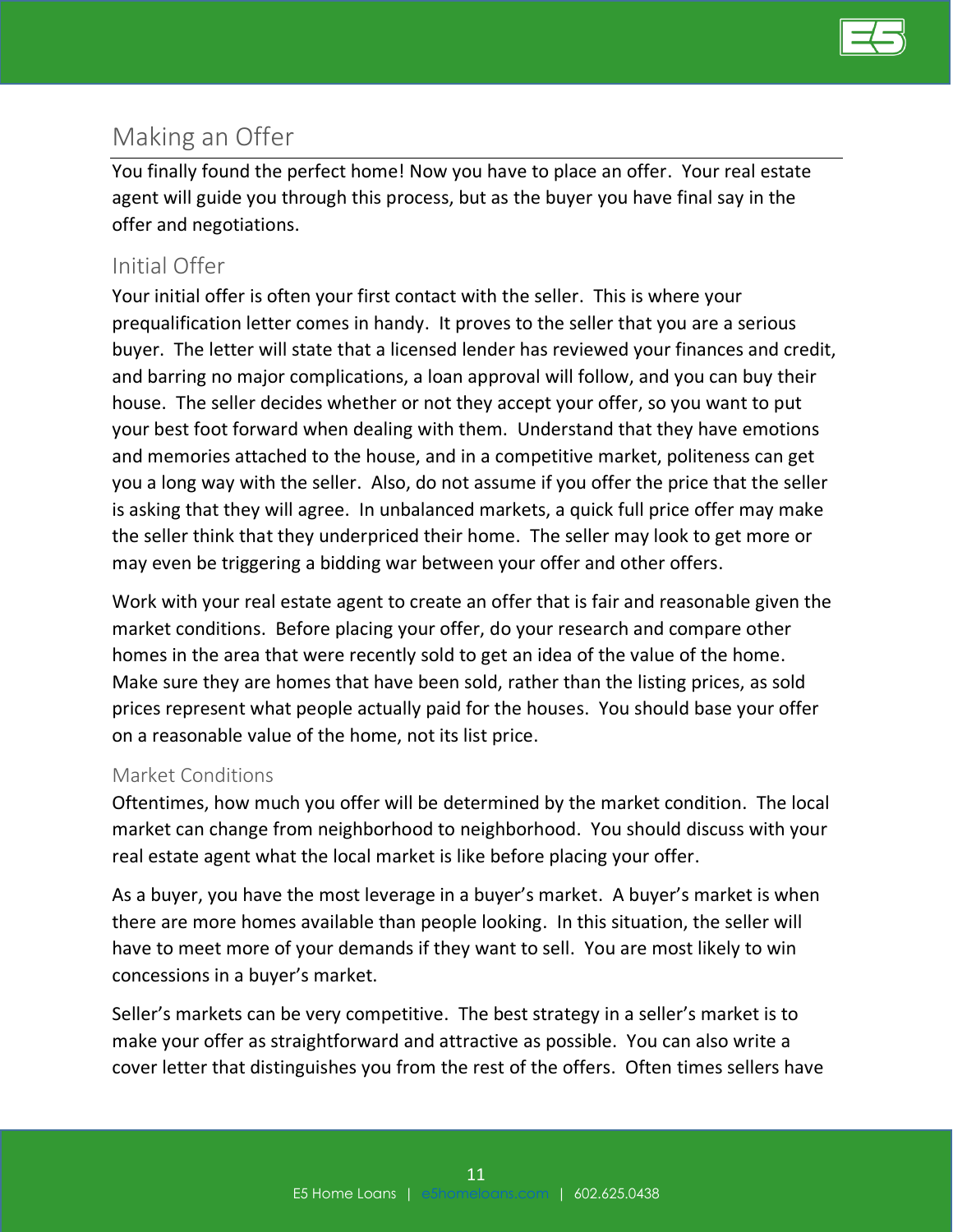

personal attachments to their home, and a personalized cover letter can help them imagine you living there and creating your own memories.

Unlike a buyer's market, in a seller's market you do not have much pull. If the seller doesn't like your offer, they won't spend time negotiating with you because they know there are many other buyers with better offers. Many times, in a very competitive market, buyers will offer above the asking price or even above value, but it is not necessary. You will not want to make opulent demands and ask for a bunch of extra seller concessions. Do not procrastinate in a seller's market. If you find a house you like, you want make an offer as soon as possible. If you wait too long, the house may already be gone.

A balanced market means there are an equal number of buyers and sellers. In this market, personal priorities are most important, as neither side feels pressure from the market. Negotiations may take longer in this type of market, as both sides have equal power to get what they want. The usual outcome is an even split between the buyer's and the seller's terms.

#### <span id="page-11-0"></span>Don't Lowball

While it is perfectly acceptable to place an offer below listing price, make sure you are offering a fair price to the seller. Don't start the negotiations with a low-ball offer. It taints the negotiations, and the seller may even refuse to respond.

If the house is priced above market value, you should include market data and a cover letter stating your position to the seller. That way they can understand your reasoning behind the offer.

#### <span id="page-11-1"></span>Counter Offer

One of the most intimidating parts of buying a house is negotiating the price. This is where it becomes invaluable to have a real estate agent you trust to guide you through the process.

In the negotiations phase, be prepared to compromise. If the seller counters back with a new offer, you are responsible for either accepting their offer, declining it, or countering back.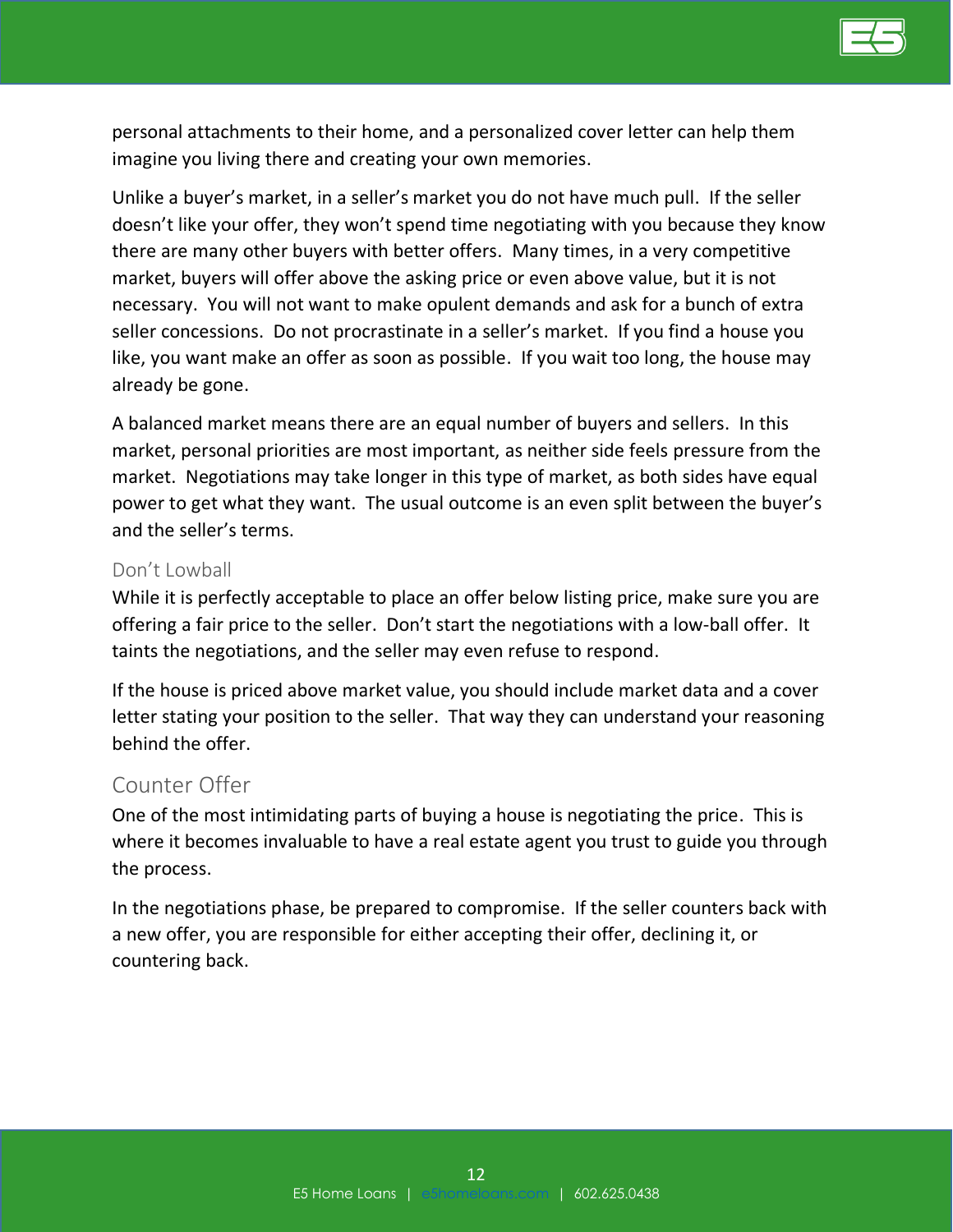Try not to get caught up on a few thousand dollars. When negotiating, a few thousand dollars will not change your monthly payment by much. The chart below will give you a good reference for negotiations and how much changes in price can change the monthly payment with a 30-year mortgage.

| <b>Interest Rate</b> | \$ per month per \$1,000 | \$ per month per<br>\$5,000 | \$ per month per<br>\$10,000 |
|----------------------|--------------------------|-----------------------------|------------------------------|
| 3.000%               | \$4.22                   | \$21.08                     | \$42.16                      |
| 3.250%               | \$4.35                   | \$21.76                     | \$43.52                      |
| 3.500%               | \$4.49                   | \$22.45                     | \$44.90                      |
| 3.750%               | \$4.63                   | \$23.16                     | \$46.31                      |
| 4.000%               | \$4.77                   | \$23.87                     | \$47.74                      |
| 4.250%               | \$4.92                   | \$24.60                     | \$49.19                      |
| 4.500%               | \$5.07                   | \$25.33                     | \$50.67                      |
| 4.750%               | \$5.22                   | \$26.08                     | \$52.16                      |
| 5.000%               | \$5.37                   | \$26.84                     | \$53.68                      |
| 5.250%               | \$5.52                   | \$27.61                     | \$55.22                      |
| 5.500%               | \$5.68                   | \$28.39                     | \$56.78                      |
| 5.750%               | \$5.84                   | \$29.18                     | \$58.36                      |
| 6.000%               | \$6.00                   | \$29.98                     | \$59.96                      |
| 6.250%               | \$6.16                   | \$30.79                     | \$61.57                      |
| 6.500%               | \$6.32                   | \$31.60                     | \$63.21                      |
| 6.750%               | \$6.49                   | \$32.43                     | \$64.86                      |
| 7.000%               | \$6.65                   | \$33.27                     | \$66.53                      |
| 7.250%               | \$6.82                   | \$34.11                     | \$68.22                      |
| 7.500%               | \$6.99                   | \$34.96                     | \$69.92                      |
| 7.750%               | \$7.16                   | \$35.82                     | \$71.64                      |
| 8.000%               | \$7.34                   | \$36.69                     | \$73.38                      |

## <span id="page-12-0"></span>Conditional/Contingent Offers

When you make an offer, you might make a conditional or contingent offer. This means that your offer is only valid if another condition is met. This may be a passing inspection on the house or the sale of your current home. Your real estate agent will be vital in making this run smoothly, but it is important that all conditions are met as the terms of the contract state.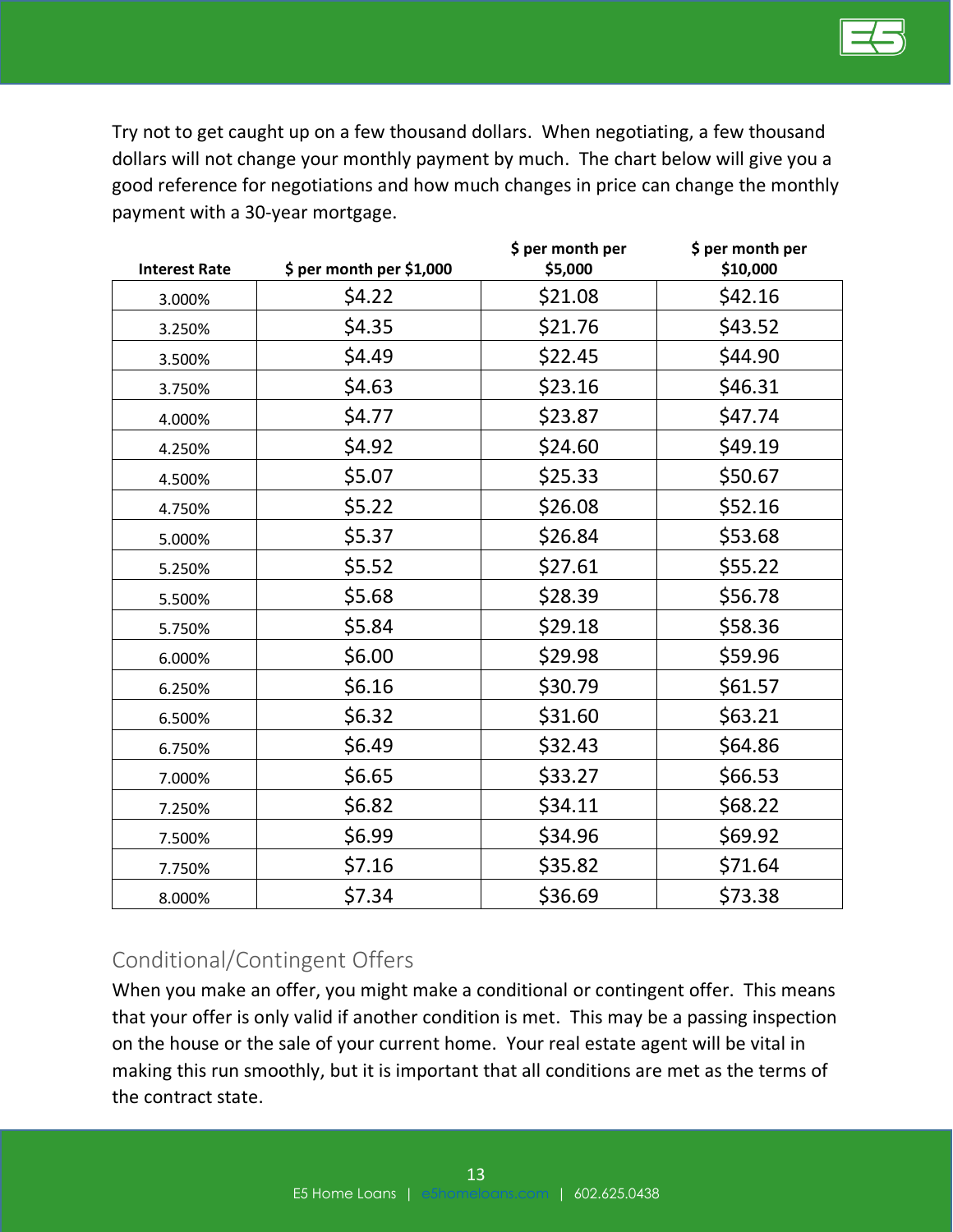

#### <span id="page-13-0"></span>Contingent on Sale of Current Home

Making an offer contingent on the sale of your current home just means that the sale of your current home needs to go through before you close on your new home. This can add complexity as there are many moving parts. Each situation is unique and your loan officer and real estate agent will help guide you through this process.

#### <span id="page-13-1"></span>Contingent on Inspection

Making an offer contingent on the inspection means that your offer might be revoked or changed if the results of the inspection show any major repairs. You can negotiate that the seller makes the repairs. Most states and real estate contracts have standard time frames and negotiation parameters built into the language of the contract.

Some homes are marketed "as-is." If a home is marketed "as-is," there is usually no negotiating the repairs. Even though repairs will not be made by the seller, you may still want to get an inspection done to make sure you are not missing anything major. An inspection may show you something that is so major that you want to walk away from the property all together and cancel the contract.

#### <span id="page-13-2"></span>Subject to Loan Approval

Subject to loan approval is a common contingency in most offers. It means that your offer is dependent on your loan being successful. Some contracts feature a deadline different from the close of escrow date, so it is important to be aware of this deadline and work diligently with your lender and real estate agent.

#### <span id="page-13-3"></span>Inspections

A home inspection is an option that the buyer has before purchasing their home. It is usually not required by the lender. In some cases, a termite inspection, septic inspection, or water potability test for well or private water may be required. A home inspection may provide a better idea of any of the home's problems before you buy it. A home inspection is the buyer's responsibility to order and pay for. You should hire a certified home inspector. Home inspections cover a wide range of areas in the home, but be aware that they do not cover inside the walls, the roof or chimney, septic tanks, or structures separate from the house such as sheds. If you want something inspected that is not covered in the inspection, you can look into another specialized inspector. Your real estate agent will be able to help you with this. Once your inspection is complete, make sure you save a copy of the inspection report. If your inspection shows many problems that you or the seller are unprepared to handle, you can terminate or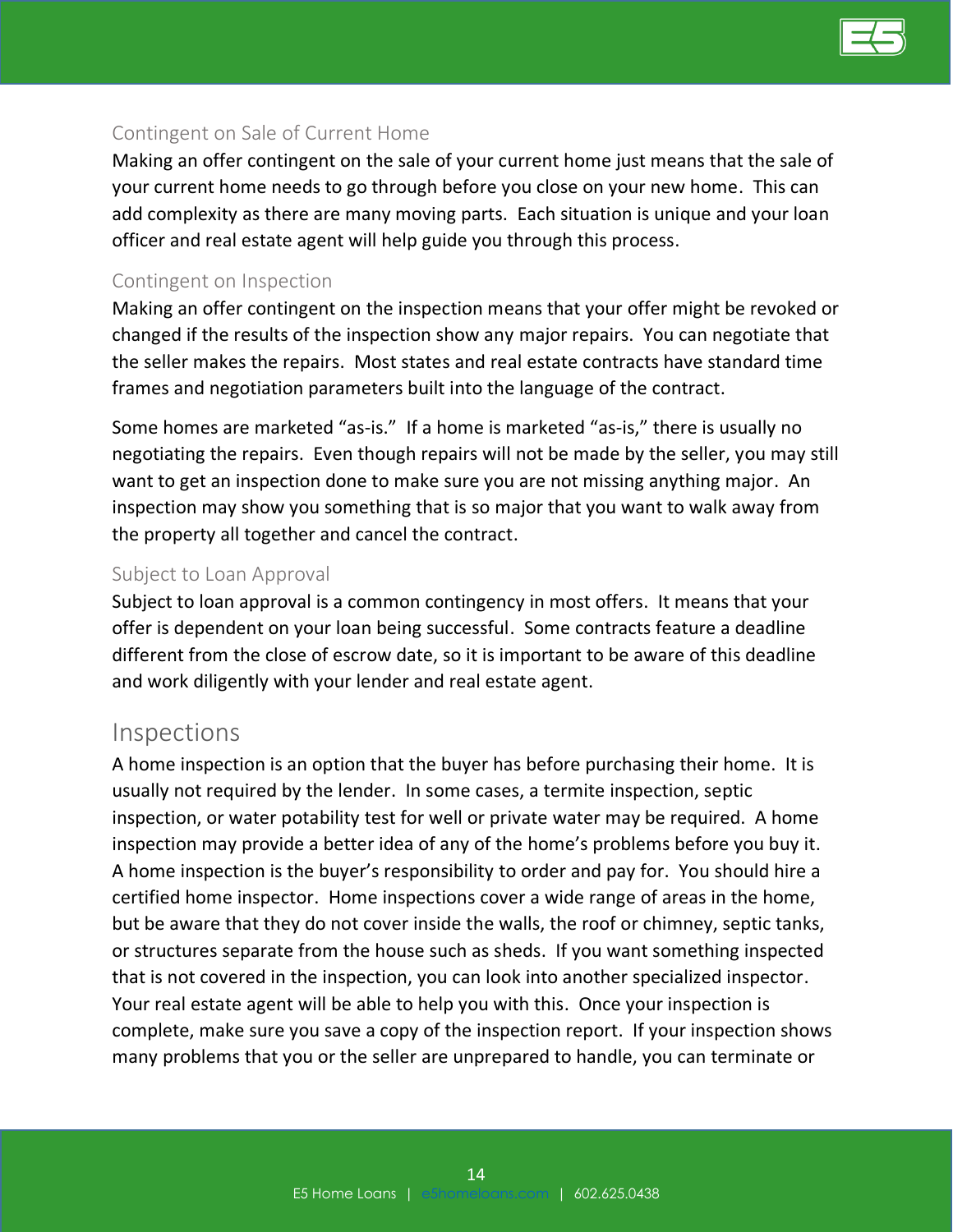

cancel the contract. Depending on the language of the contract, you may be able to get your earnest money back.

#### <span id="page-14-0"></span>Conditional Offers (Post Inspection)

If you made an offer that was contingent on the inspection, any repairs that you desire can be negotiated. The seller may complete the repairs before the settlement, they may give you concessions for the repairs (there are many restrictions with this option), or the repairs may be your responsibility. You should save any paper work regarding the repairs from the seller so that you have a record of the repair being complete and will know who to call should a problem arise.

## <span id="page-14-1"></span>Under Contract – What's Next?

Once your house is under contract, the loan process gets going. It can be a stressful time to try and keep track of everything while packing up your things and preparing to move. Here are a few things to keep in mind and keep you organized throughout the process:

#### <span id="page-14-2"></span>Earnest Money (EM)

Once the terms of the contract are agreed to, you as the buyer will be required to make a deposit of "good faith" money according to the terms of the contract. This is called Earnest Money (EM) Deposit. This money is your pledge to perform according to the terms laid out in the contract. If you fail to perform, there are situations where the contract is cancelled and the seller keeps your EM. Likewise, there are situations where the seller doesn't perform, and you get your EM refunded to you. If everything goes according to the terms of the contract, and you successfully purchase the home, your EM is applied to your down payment and/or closing costs.

The amount you'll pay for the EM Deposit depends on the policies and limitations in your state, the current real estate market, and what the seller requires. On average, however, you can expect to pay \$500-\$1,000 or 1-2% of the total purchase price as EM. In some real estate markets, you may end up putting down more or less than the average amount. In a real estate market where homes aren't selling quickly, the seller may only require 1% or less for the earnest money deposit. In markets where demand is high, the seller may ask for a higher deposit, perhaps as much as 2-3%.

When doing an EM Deposit, your lender will need to verify the source of the funds for the deposit. The best way to make an EM Deposit is by personal check or a cashier's check directly from your bank account. If you make your EM Deposit with a cashier's check or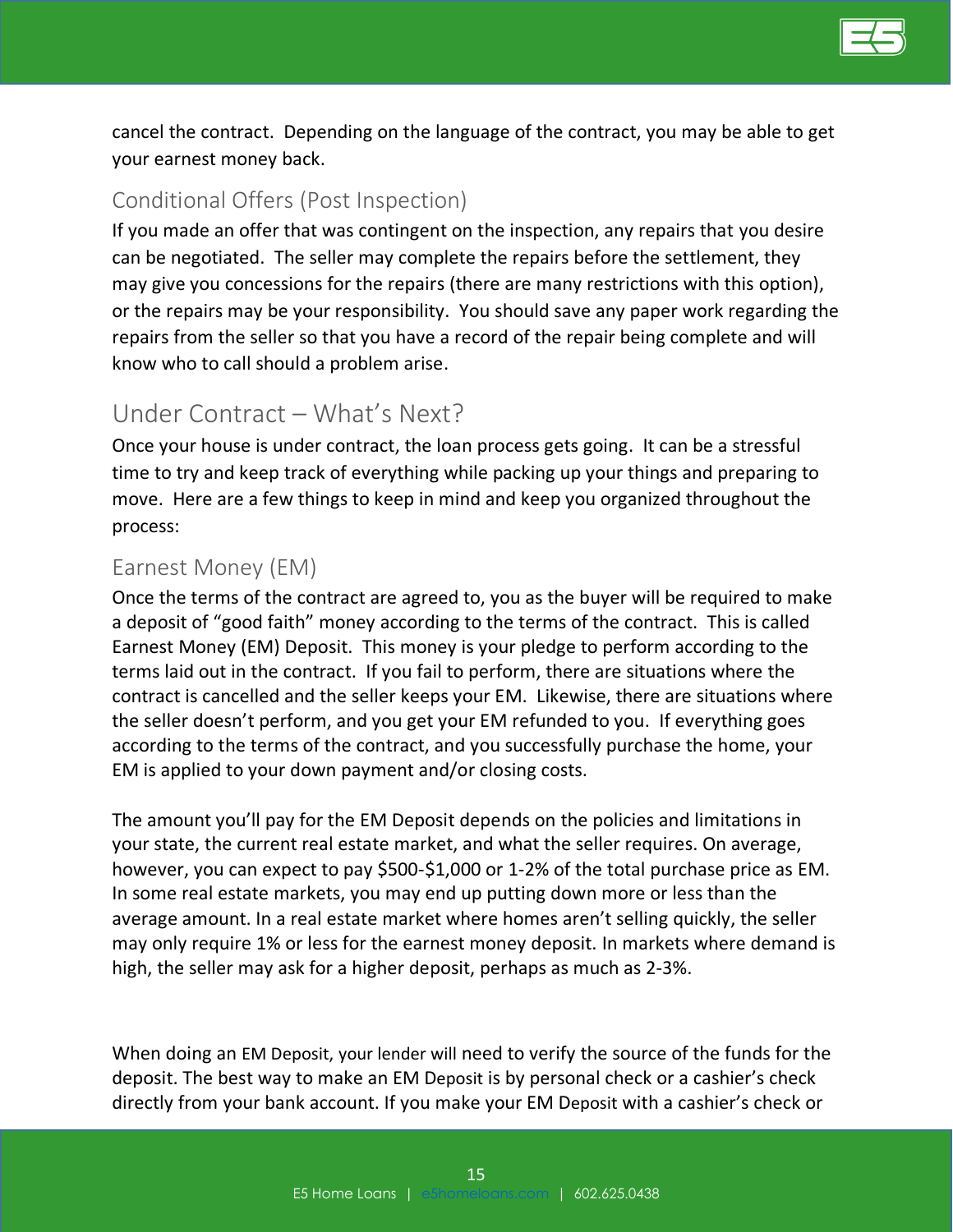

money order from cash, the deposit will NOT be allowed to be used toward your down payment or closing costs and must be refunded to you at closing. This scenario may cause issues when budgeting for your down payment and closing costs, so it should be avoided. If you are relying on gift funds for your EM Deposit, please consult with your loan officer on the procedures for using gift funds.

## <span id="page-15-0"></span>Formal Loan Application

Once negotiations are over and your house goes under contract, your lender will officially begin the loan process. The average time it takes for a loan to be completed is 45 days. As soon as your lender receives the real estate contract, they will prepare to send you a formal loan application. Many systems are now electronic, and a majority of the loan documents can be signed electronically. Before you can receive an application electronically, you must consent to receiving documentation online. Once you have given your consent, your loan officer will send you the formal loan application with all of your preliminary loan documentation and disclosures. Most of these disclosures can be signed electronically; however, a few may need to be signed by hand. If you are not signing documents electronically, your loan officer will send you a package with all of your disclosures that you must sign by hand. If you meet with your loan officer in person, they will have all the documents for you to sign when you arrive. Once the loan officer has received the full application back and all of the documents have been signed correctly, they can submit the loan to loan processing.

#### <span id="page-15-1"></span>Loan Processing

Loan processing is where all of the information you provided to your loan officer is verified. The loan processor will verify your work history, tax transcripts, homeowner's insurance, etc. During loan processing, your loan officer will need to keep an updated record of all of your initial documentation. The initial information you sent in when you go preapproved will likely be outdated. Your loan officer or a loan officer assistant will be updating you and requesting updated documents. If the loan processor finds anything that needs to be explained or added to the file, you will also be asked to provide that information.

#### <span id="page-15-2"></span>Homeowner's Insurance

As soon as your home goes under contract, you need to begin shopping for homeowner's insurance. Most mortgage companies require homeowner's insurance. You can either pay your insurance separately (restrictions apply depending on loan program), or have it be included in your monthly payment. Your loan officer will discuss the terms with you depending on which decision you make. Once you decide on a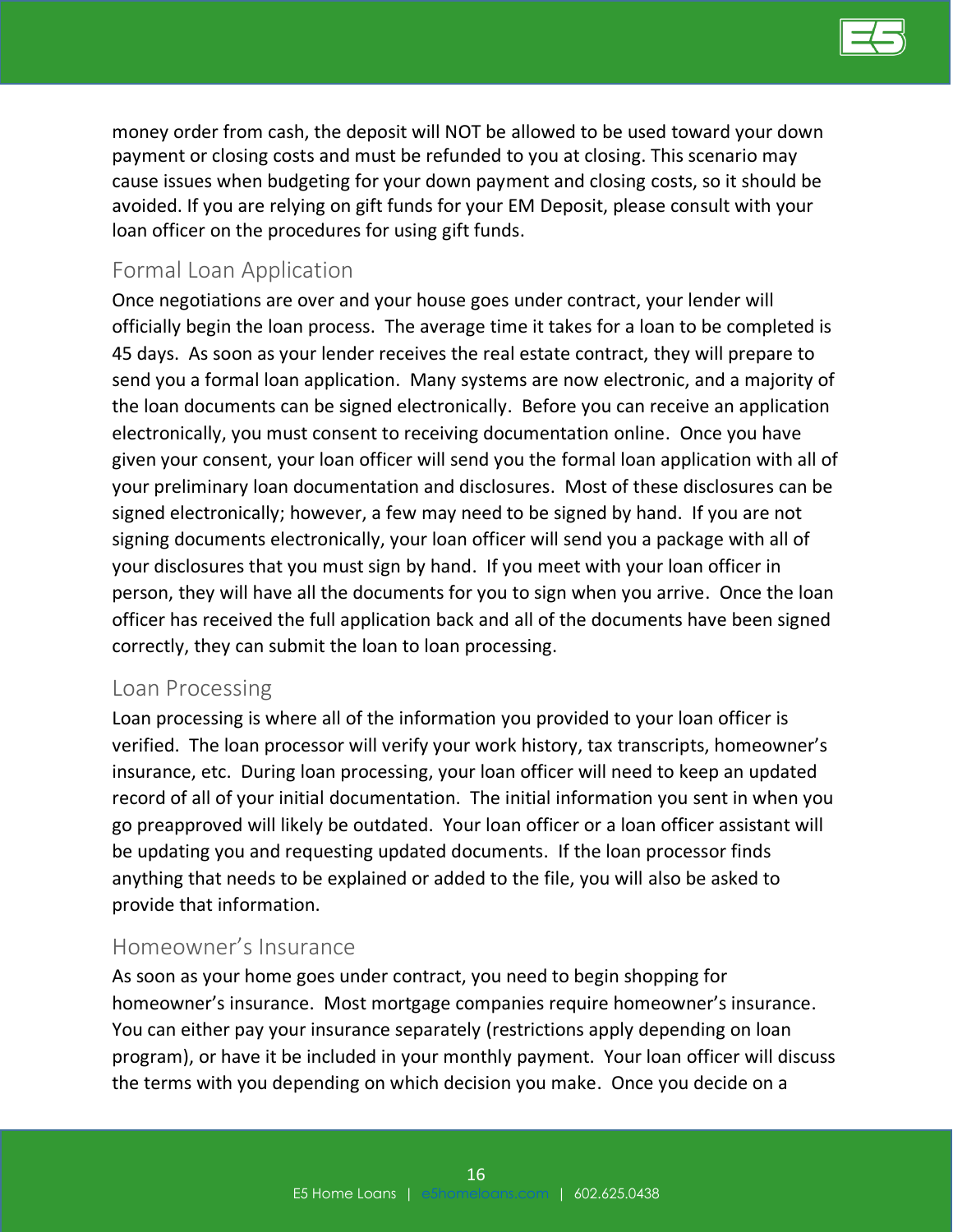

particular quote or company, you need to provide your loan officer your insurance agent's name and phone number. The loan processor will then contact the agent and make sure the policy matches the requirements of the lender. The first year of homeowner's insurance premium will be paid at closing as a part of your closing costs.

#### <span id="page-16-0"></span>Appraisal

Your lender will require you to get an appraisal on the home you are purchasing to receive an unbiased valuation of the home. An appraisal is the estimate of your home's value done by a licensed professional. The appraiser takes into account the square footage, number of bedrooms and bathrooms, condition of the home and recently sold comparable homes in the neighborhood to come up with the appraised value.

Your loan officer will order the appraisal from a third-party certified or licensed contractor. The cost of the appraisal depends on the location and size of the property. Other factors such as rural properties, investment properties, manufactured home, or multi-unit properties can also affect the price. The price is generally between \$400- \$600, but it can be higher. Typically, it is the buyer's responsibility to pay for the appraisal, and it is paid for early in the process outside of closing. In addition to inspections and moving costs, this is another cost to consider in your budgeting. The appraisal can take anywhere from a few days to a few weeks to be completed and sent to the lender.

Once the appraisal is complete, your lender will review it. If the appraisal reveals any problems with the home, the lender may require that they be fixed before the loan can be approved, or they could cancel the loan all together. If the appraised value is less than the purchase price, the lender will have restrictions on a maximum allowable loan amount that may affect the terms of the sale. This scenario may cause a renegotiation with the seller. You may pay the difference yourself, negotiate with the seller to reduce the purchase price, come up with a compromise with the seller, or cancel the contract.

#### <span id="page-16-1"></span>Title

Title of a home states who has legal ownership and the rights to use a piece of property. The title company is responsible for making sure that the current title on the house you are buying is legitimate and valid. They will perform a title search, which is a thorough examination of all the property records, to ensure that the home is legally owned by the seller and that no one else can claim ownership of the property.

Once the title is found to be valid, the title company issues a title report and title insurance policy which protects the lenders and owners against any claims that arise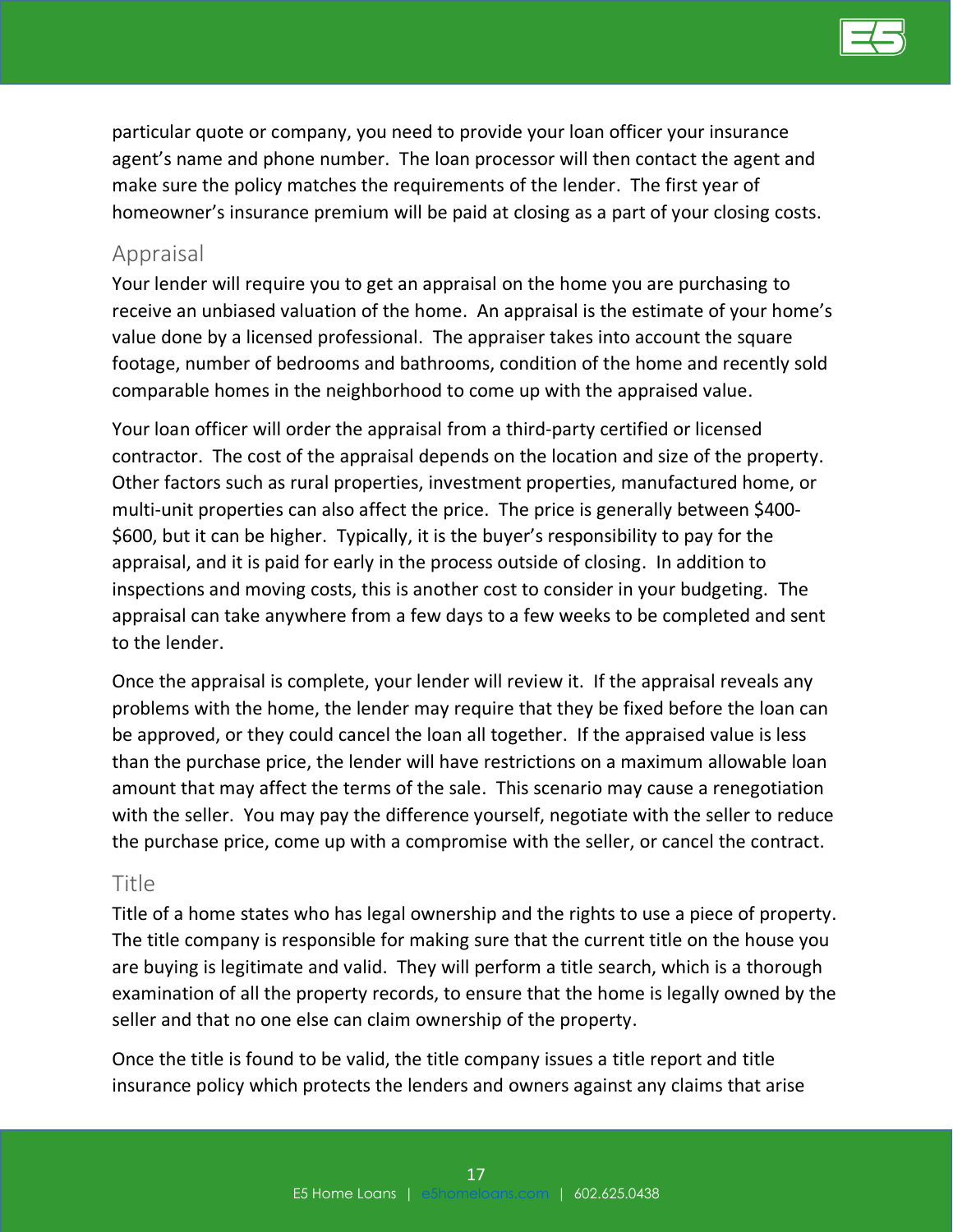

over the ownership of the property. Fees from the title company are calculated into the closing costs of a home.

The title company may also handle the closing of your home. They are responsible for officially putting your name on the title and removing the seller from the title.

#### <span id="page-17-0"></span>Important Things to Remember When Moving

#### <span id="page-17-1"></span>Changing your Address

When you move, you are responsible for handling the change of your address on all of your accounts and documentation. The first thing to do when preparing to change your address is to let the U.S. Postal Service know. You can fill out a change of address form online, [here,](https://moversguide.usps.com/icoa/home/icoa-main-flow.do?execution=e2s1&_flowId=icoa-main-flow) or you can go into the nearest USPS office and change it there. Once you do this, the will forward all mail sent to your previous address to your new home. Be sure to include all household members' names on the change of address form so that all mail will be forwarded.

Mail forwarding ensures that your mail will be forwarded, but you need to change the address on your accounts. The following people should be notified of your move:

- Bank and credit card companies
- Doctors and dentists
- Utilities such as gas, telephone and electric
- Magazines and newspapers
- Clubs and associations
- Your employer and government offices
- Family and friends

Don't forget to also change your address on address labels, luggage and dog tags, and business cards.

#### <span id="page-17-2"></span>Movers

Moving day is a big day! Whether you are using a professional moving company, your friends, or just moving by yourself, you will want to have made sure you packed everything up and organized before the day arrives. Here are a few things you can do to make moving day go smoother:

• Pack an overnight bag with a change of clothes and toiletries in it. Before you unpack all of your things, you will need these essentials and they will be in one accessible place.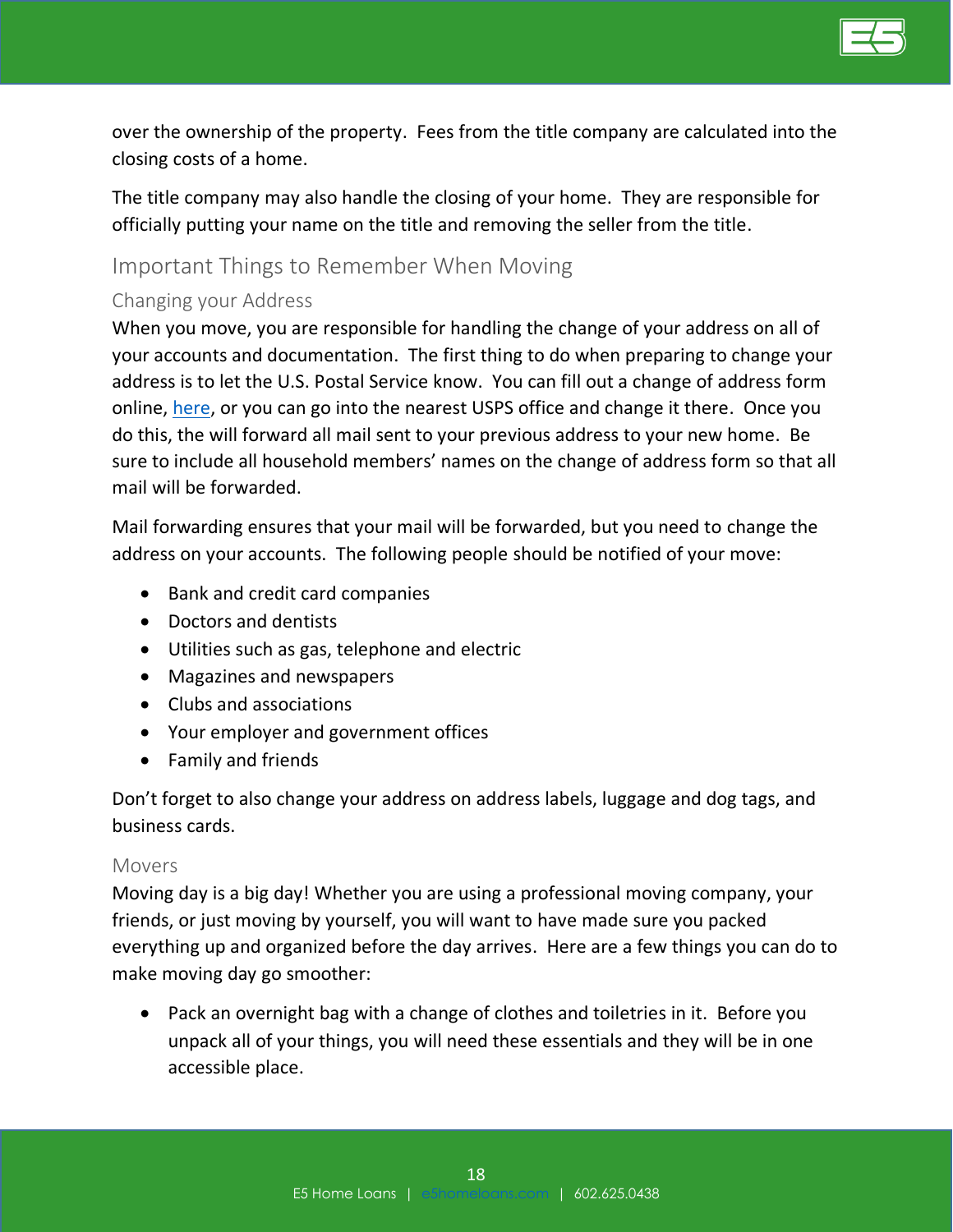

- Label all of your boxes. Determine who will be responsible for moving each box. You might even consider a color coded system to make the day run smoother.
- If you have children or pets, find a place they can go during the move so that you don't have to worry about keeping them entertained or in one place.
- If you are using movers, find out what they will not move. Often times, professional moving companies will not move money, important documents, pets, medicine, etc. for liability reasons. Figure out what items you will have to move yourself, and make plans accordingly.
- Get insurance. You will want to make sure your items are protected regardless of whether or not you use movers or move the items yourself.

#### <span id="page-18-0"></span>Utilities

Before you move into your new home, you will want to make sure that you have transferred your utilities. Each utility company will have their own rules regarding transferring service. You should contact all of your utility companies' customer service departments two weeks before you move to find out their process for transferring service. You should arrange for your utilities to turned on at your new house the day before you plan to move. That way, you will not show up at your new house and realize you don't have electricity or water.

## <span id="page-18-1"></span>Closing

The process of closing on your home differs from state to state. Your closing agent may be an attorney or an escrow company depending on your state. Your real estate agent and loan officer will let you know the details. Due to changes in the rules regarding disclosures and signing your final papers, you need to be readily available the week of your closing. Do not plan any vacations or activities that will make you unreachable during this time.

## <span id="page-18-2"></span>Closing Disclosure (CD)

Federal regulations state that your lender is required to send you a Closing Disclosure (CD) a minimum of three business days before you sign your final loan documents (see Signing/Consummation). The final loan documents cannot be signed until three business days have passed since you signed your CD. This waiting period is required by Federal regulation and there is no getting around it. Do not schedule anything until this period is up. If you plan a vacation or move during this time period and are unavailable to sign, your loan can be disrupted. The three-day waiting period is your opportunity to